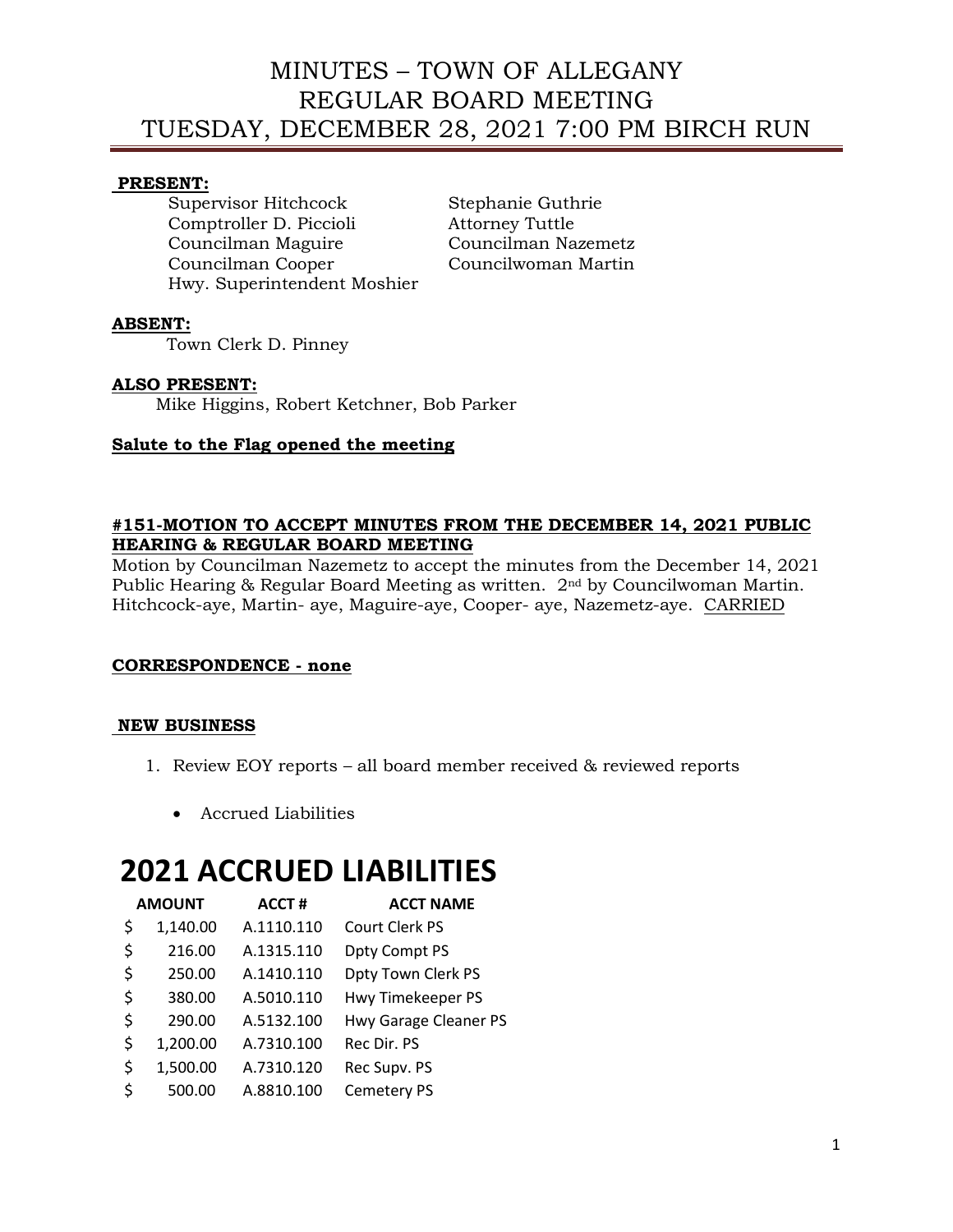| \$<br>475.00   | A.9030.800  | Social Security        |
|----------------|-------------|------------------------|
| \$<br>130.00   | A.9035.800  | Medicare               |
| \$<br>1,000.00 | B.8010.110  | <b>Zoning Clerk PS</b> |
| \$<br>100.00   | B.9030.800  | <b>Social Security</b> |
| \$<br>35.00    | B.9035.800  | Medicare               |
| \$<br>5,600.00 | DA.5142.100 | <b>Snow PS</b>         |
| \$<br>500.00   | DA.9030.800 | <b>Social Security</b> |
| \$<br>150.00   | DA.9035.800 | Medicare               |
| \$<br>3,360.00 | DB.5110.100 | <b>Gen Repairs PS</b>  |
| \$<br>350.00   | DB.9030.800 | Social Security        |
| \$<br>75.00    | DB.9035.800 | Medicare               |
| 17.251.00      |             |                        |

• Receivables

# **2021 END OF YEAR RECEIVABLES**

| <b>AMOUNT</b>    | <b>FROM</b>                                  | <b>FUND</b> |
|------------------|----------------------------------------------|-------------|
| \$<br>14,050.00  | <b>Charter Communications - 4th gtr fees</b> | A           |
| \$<br>6,500.00   | Justice Porter (Dec Receipts)                | A           |
| \$<br>4,750.00   | Justice Spears (Dec Receipts)                | A           |
| \$<br>1,200.00   | <b>Special Assessments</b>                   | A           |
| \$<br>50.00      | Town Clerk - Clerk fees                      | A           |
| \$<br>325.00     | Town Clerk - Dog fees                        | A           |
| \$<br>25.00      | <b>Town Clerk- Minor Sales</b>               | A           |
| \$<br>100.00     | Town Clerk - Health fees                     | в           |
| \$<br>82,500.00  | Catt Co - 4th gtr sales tax                  | в           |
| \$<br>200,000.00 | Catt Co - 4th gtr sales tax                  | DB          |
| \$<br>29,837.51  | 4th qtr Sewer Rents                          | SS          |
| 34,709.74        | 4th gtr Water Rents                          | SW          |

• Payables

# **2021 END OF YEAR PAYABLES**

|    | <b>AMOUNT</b> | ACCT#      | PAYABLE TO           |
|----|---------------|------------|----------------------|
| S  | 79.70         | A.1410.400 | <b>Staples</b>       |
| S  | 38.47         | A.1620.400 | Worth W. Smith       |
| S. | 12.75         | A.1620.400 | <b>Stewart Water</b> |
|    | 38.25         | A.5132.440 | <b>Stewart Water</b> |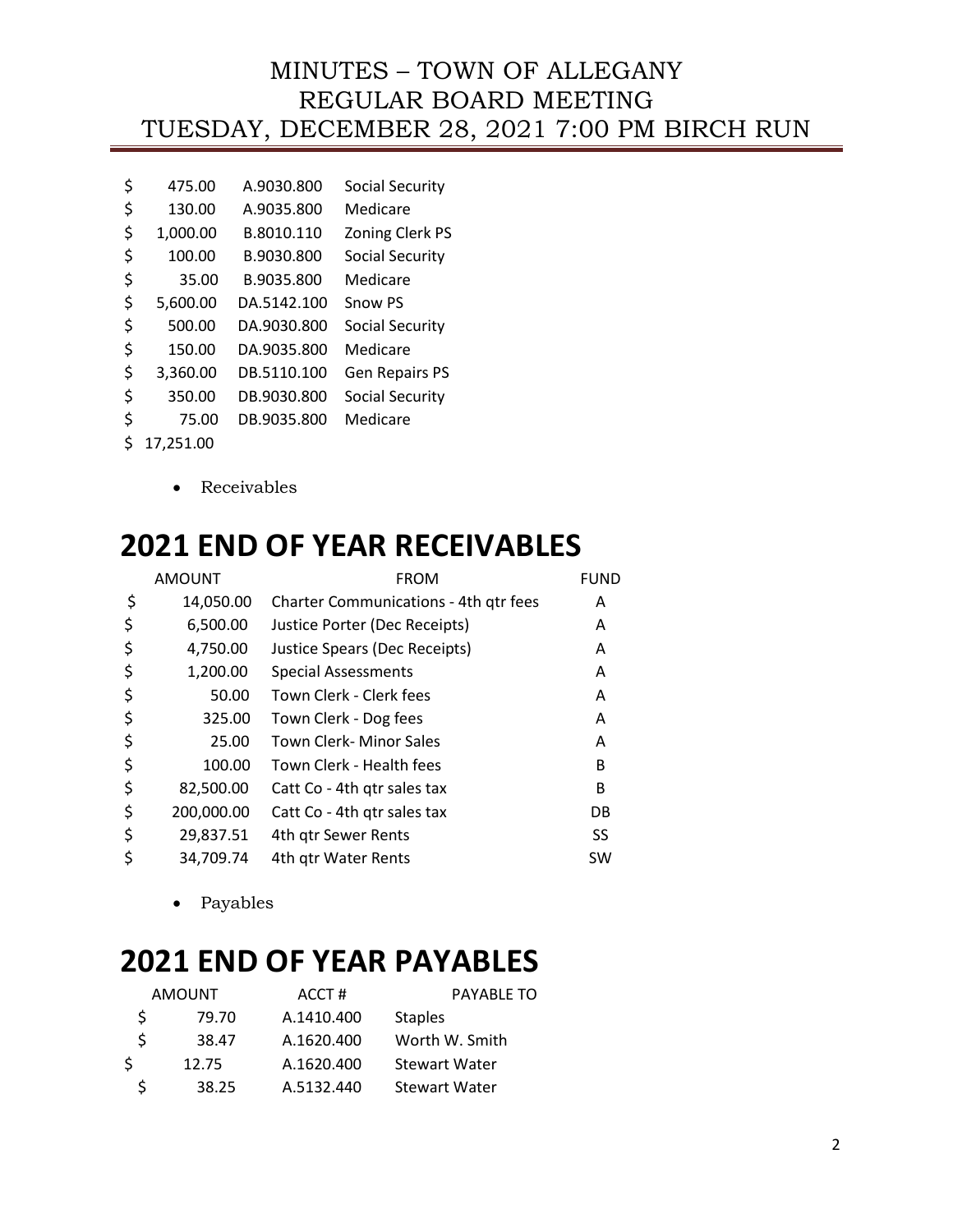| \$<br>210.53   | A.5132.440  | Morgan                       |
|----------------|-------------|------------------------------|
| \$<br>93.28    | A.7310.400  | <b>Rehabilitation Center</b> |
| \$<br>477.67   | A.7310.400  | Cardmember Services          |
| \$<br>35.94    | A.8810.400  | <b>NYSEG</b>                 |
| \$<br>215.44   | DA.5130.400 | <b>Auto Plus Parts</b>       |
| \$<br>304.68   | DA.5130.400 | Henry H. Hill                |
| \$<br>441.78   | DA.5130.400 | Portville Truck              |
| \$<br>560.98   | DA.5130.400 | Worth W. Smith               |
| \$<br>37.99    | DA.5140.400 | Worth W. Smith               |
| \$<br>561.04   | DA.5142.400 | Catt Co Gas                  |
| \$<br>491.82   | DA.5142.400 | Rinker Oil                   |
| \$<br>36.45    | DA.5142.400 | Worth W. Smith               |
| \$<br>3.636.77 | Total       |                              |

2. Approve Mike Higgins, Town Supervisor Elect & Kathy Martin, Deputy Supervisor as official signors for all town accounts at Community & Five Star Bank for 2022-2023

### **#152-MOTION TO APPROVE BANK SIGNORS FOR 2022-2023**

Motion by Councilman Maguire to approve Mike Higgins, Town Supervisor Elect & Kathy Martin, Deputy Supervisor as official signors for all town accounts at Community & Five Star Bank for 2022-2023. 2nd by Councilman Cooper. Hitchcockaye, Martin- aye, Maguire-aye, Cooper- aye, Nazemetz-aye. CARRIED

3. Robert Ketchner liquor license discussion

### **#153-MOTION TO WAIVE 30 WAITING PERIOD FOR SEASONAL LIQUOR LICENSE SUBJECT TO SATISFYING TOWN REQUIREMENTS**

Motion by Councilman Maguire to waive the 30-day waiting period for Robert Ketchner at Birch Run Golf Course/Country Club subject to naming the business in a written request as well as paperwork needs to be filed first as stated by Attorney Tuttle. 2nd by Councilman Nazemetz. Hitchcock-aye, Martin- aye, Maguire-aye, Cooper- aye, Nazemetz-aye. CARRIED